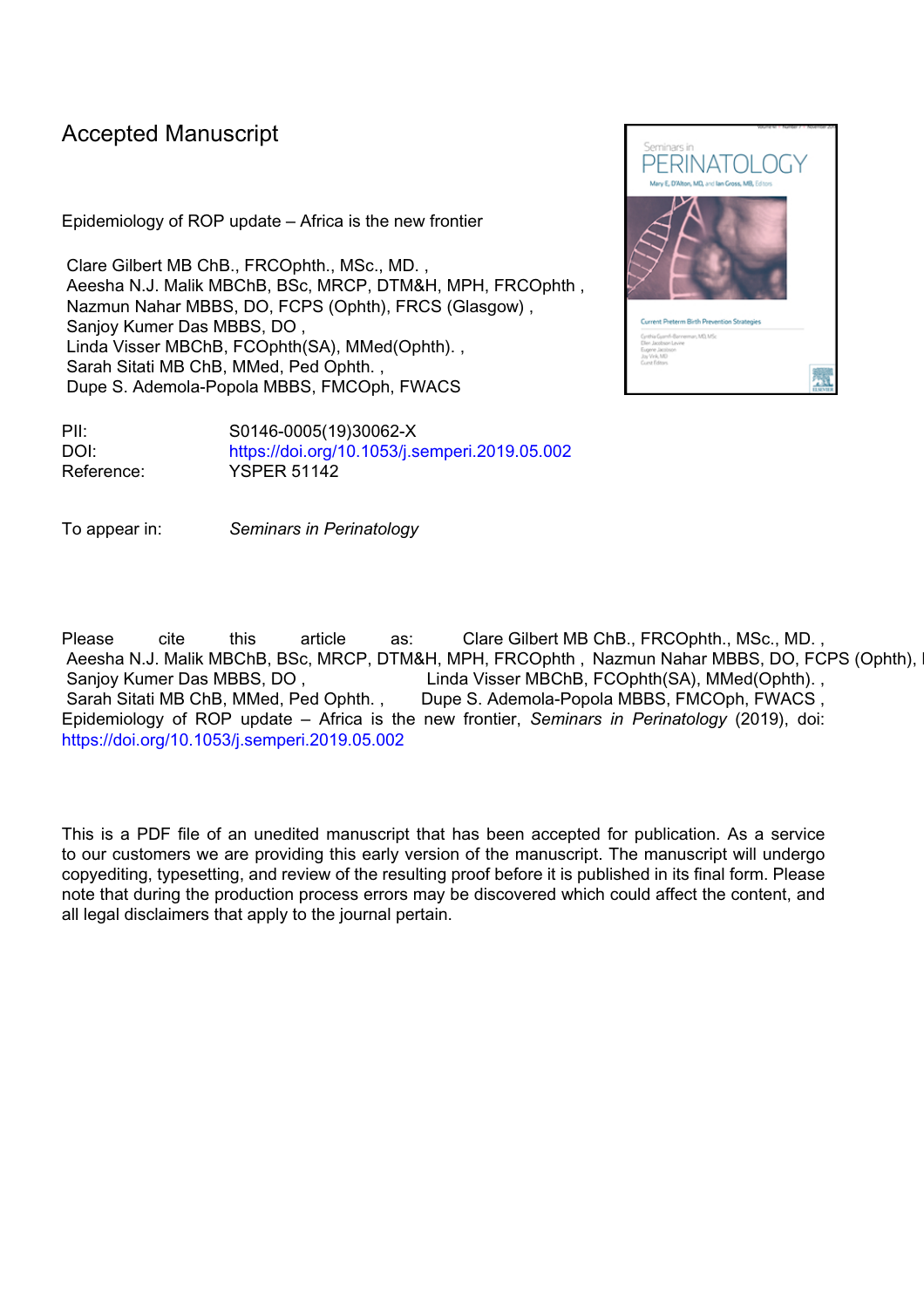## TITLE PAGE

## **Epidemiology of ROP update – Africa is the new frontier**

Clare Gilbert MB ChB., FRCOphth., MSc., MD. Professor of International Eye Health, Department of Clinical Research, London School of Hygiene & Tropical Medicine, United Kingdom.

Aeesha NJ Malik, MBChB, BSc, MRCP, DTM&H, MPH, FRCOphth Department of Clinical Research, London School of Hygiene & Tropical Medicine, United Kingdom

Nazmun Nahar, MBBS, DO, FCPS (Ophth), FRCS (Glasgow) Associate Professor of Ophthalmology, Consultant and Head of Vitreo-Retina Department, Ispahani Islamia Eye Institute and Hospital, Dhaka, Bangladesh.

Sanjoy Kumer Das, MBBS, DO

Assistant Professor of Ophthalmology, Consultant, Vitreo-Retina and Head of ROP, Ispahani Islamia Eye Institute and Hospital, Dhaka, Bangladesh.

Linda Visser MBChB, FCOphth(SA), MMed(Ophth). Academic Head of Department of Ophthalmology, Nelson R Mandela School of Medicine, University of KwaZulu-Natal and Chief Ophthalmologist, Inkosi Albert Luthuli Central Hospital, Durban, South Africa

Sarah Sitati MB ChB, MMed, Ped Ophth. Pediatric Ophthalmologist and Chair Kenya ROP Working Group, Kenyatta National Hospital, Nairobi, Kenya

ingarment of Clinical Research, London School of Hygiene & Tropical Medicine, United<br>Vingdom<br>Nazmun Nahar, MBBS, DO, FCPS (Ophth), FRCS (Glasgow)<br>Sasociate Professor of Ophthalmology, Consultant and Head of Vitreo-Retina D Dupe S. Ademola-Popola, MBBS, FMCOph, FWACS Associate Professor, Department of Ophthalmology, University of Ilorin, Nigeria and Consultant Paediatric Ophthalmologist, Department of Ophthalmology, University of Ilorin Teaching Hospital, Nigeria.

**Reported from** London School of Hygiene & Tropical Medicine

**Grant support** Not applicable

## **Corresponding author**

Clare Gilbert

London School of Hygiene & Tropical Medicine

Keppel Street

London WC1E 7HT

United Kingdom.

Tel: +44 (0)207 958 8332

Email: clare.gilbert@lshtm.ac.uk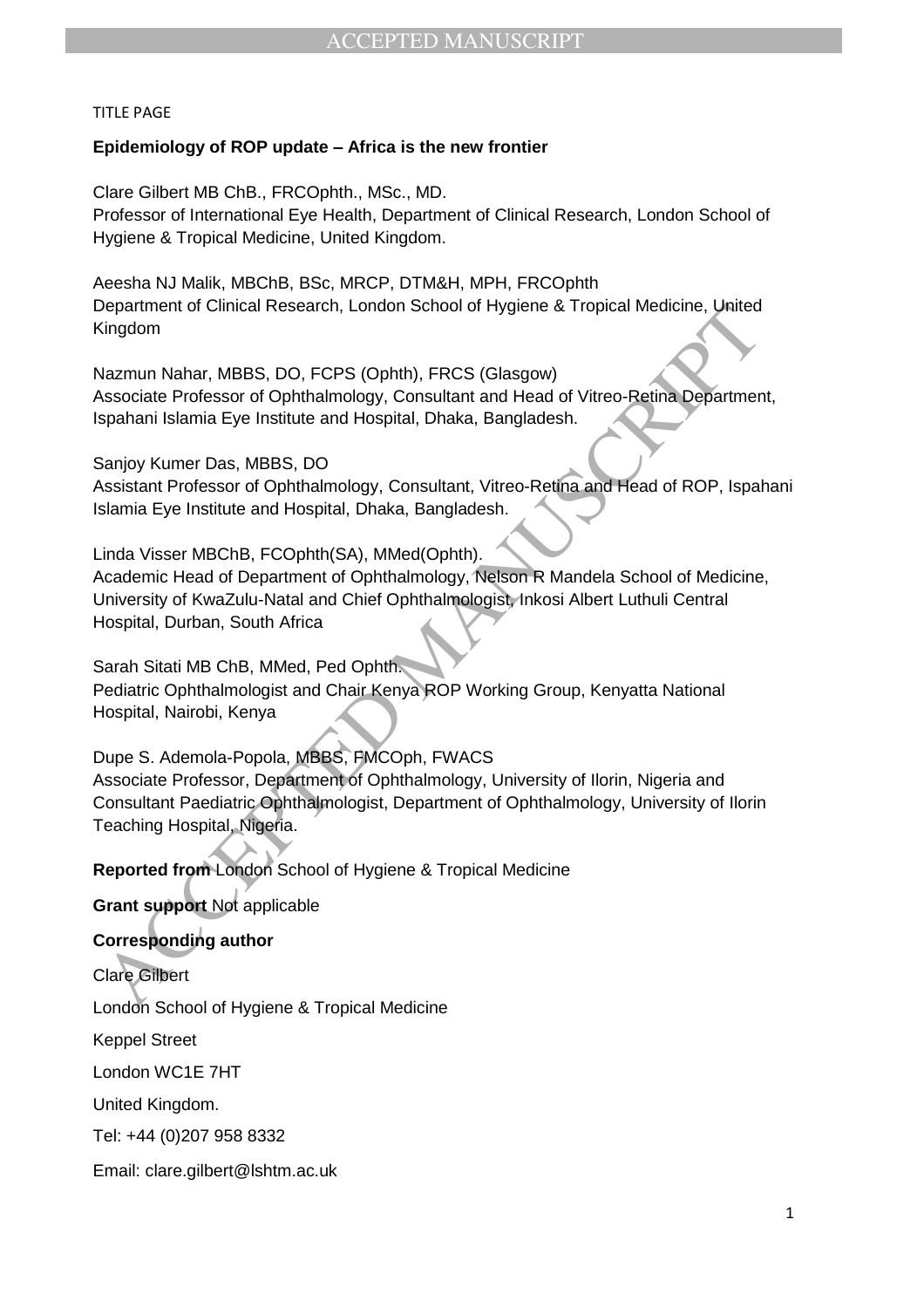## **ABSTRACT**

Several epidemics of blindness due to retinopathy of prematurity (ROP) have been described, with the most recent (the third) occurring in middle income countries in Latin America and Eastern Europe initially, and more recently in the more advanced economies in Asia. In these settings, which are characterized by variation in the quality of neonatal care and inadequate coverage of ROP screening and treatment, larger, more mature infants are affected as well as extremely preterm infants. In 2010 the annual incidence of blindness and visual impairment from ROP globally was estimated to be 32,300, with the lowest incidence in sub-Saharan countries. However, ROP is likely to become an increasingly important cause of blindness in children in sub-Saharan Africa as neonatal care expands unless policies and programmes for control are included at the outset.

#### **INTRODUCTION**

## **Retinopathy of prematurity as a cause of blindness in children**

nd inadequate coverage of ROP screening and treatment, larger, more mature infants a<br>fifected as well as extremely preterm infants. In 2010 the annual incidence of blindness<br>issual impairment from ROP globally was estimate Two epidemics of vision impairment and blindness from retinopathy of prematurity (ROP) have been described in high income countries (HICs)(Figure 1), starting in the 1940s. In the mid-1990s the third epidemic was described, initially in the upper middle income countries (MIC) of Latin America and Eastern Europe.<sup>1</sup> The epidemic is now affecting countries in East and South Asia, following an increase in the provision of care for sick newborns, including those born preterm.<sup>2-4</sup> The third epidemic has already started in South Africa,<sup>5</sup> which like many countries in Latin America and Eastern Europe, is an upper MIC. Some of the more advanced economies in Africa, such as Ghana, Nigeria and Kenya are beginning to establish ROP screening and treatment services as intensive neonatal care starts to expand.

Visual impairment and blindness from ROP was estimated to affect 32,300 infants globally in 2010, with marked regional variation.<sup>6</sup> The incidence varies markedly, with countries falling into three groups: those with very low rates of visual loss (<10 affected/100,000 live births);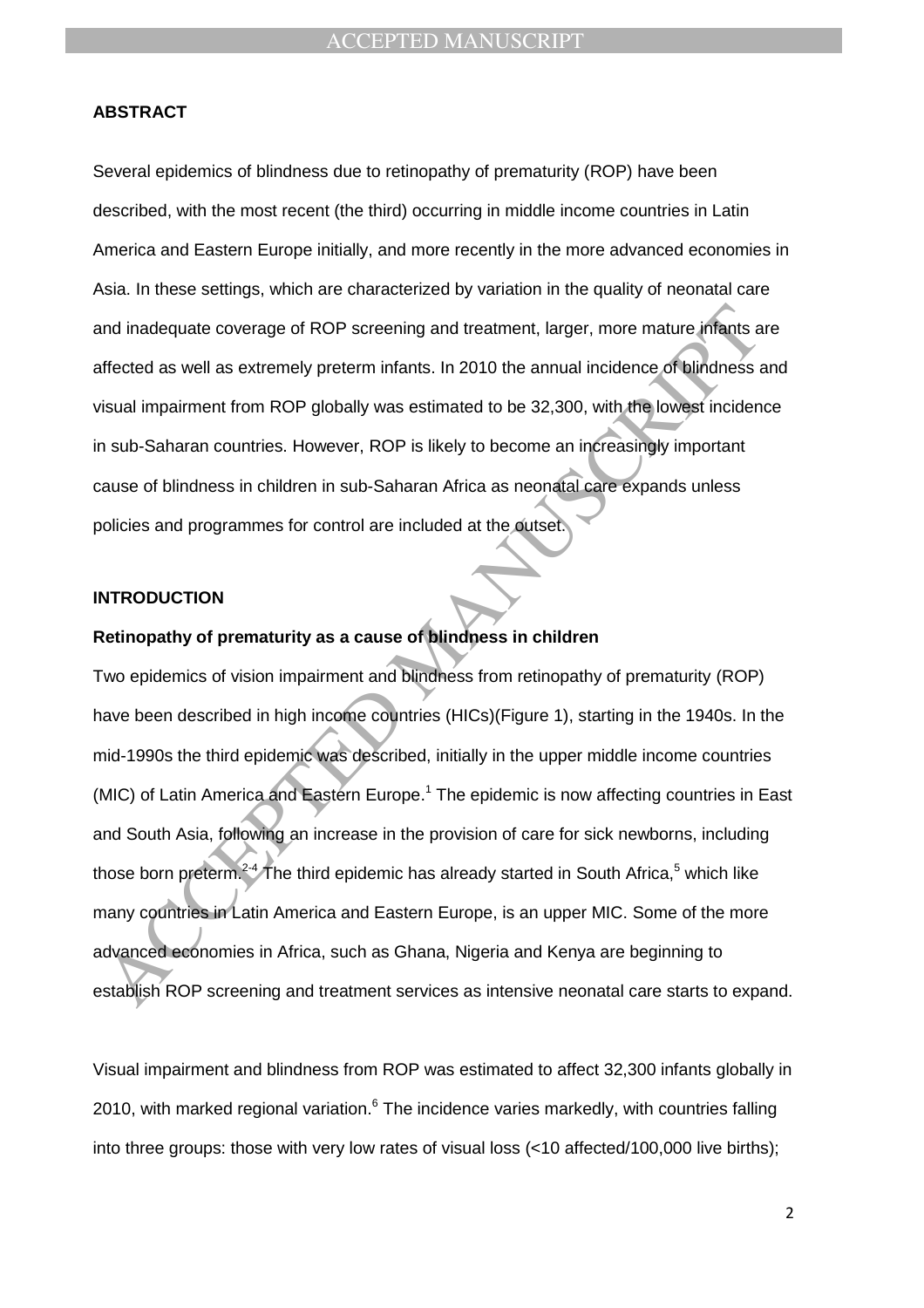moderate rates (10-<45/100,000) and higher rates  $(\geq 45/100,000)^7$  (Figure 2). Most countries with very low rates are low income countries in sub-Saharan Africa (excluding southern Africa) where neonatal intensive care is generally not in place and preterm infants have very high mortality rates. HICs have moderate rates as visual loss due to ROP is largely being controlled by high quality neonatal care, and good access to screening and treatment. Countries with high rates of vision loss are those where intensive neonatal care has recently expanded, but where the quality of care is variable, with inadequate coverage of ROP screening and treatment.<sup>8-9</sup>

## **Variation in the characteristics of infants with severe ROP**

The predominant risk factor for ROP is prematurity, with an inverse relationship between gestational (GA) and the incidence and severity of ROP. Other risk factors are discussed in another paper in this issue.<sup>10,11</sup>

Countries with high rates of vision loss are those where intensive neonatal care has recording and treatment.<sup>89</sup><br>Expanded, but where the quality of care is variable, with inadequate coverage of ROP<br>Contenting and treatmen In HICs only extremely low birth weight (BW) infants develop ROP requiring treatment (i.e., Type 1 ROP). For example, in the United Kingdom, the median gestational age (GA) of infants treated in 2014 was 25 (interquartile range (IQR) 24.3-26.1) weeks, and the median BW was 706 (IQR 620-821) g.<sup>12</sup> Data from 29 neonatal units in the US are similar: mean GA of infants with Type 1 ROP ranged from 24-25 weeks, and the BW ranged from 604-741 g.<sup>13</sup> However, in countries experiencing the 3rd ROP epidemic, the BW and GA of infants with Type 1 ROP can be far higher,<sup>14</sup> as in Bangladesh (Figure 3). In this eye hospital study, infants were either screened in neonatal units nearby or were referred for examination or treatment, or for a second opinion from a large number of eye hospitals or neonatal units. Over two years 283 babies were treated, most by laser photocoagulation, or had vitreoretinal surgery for Stage 4 or 5 ROP. The median GA was 31.4 (range 24-36) weeks and the median BW was 1,400 g (range 600-2,500). 20% had a GA of >32 weeks and a BW of >1500 g. Similar findings have been reported from a programme in India where technicians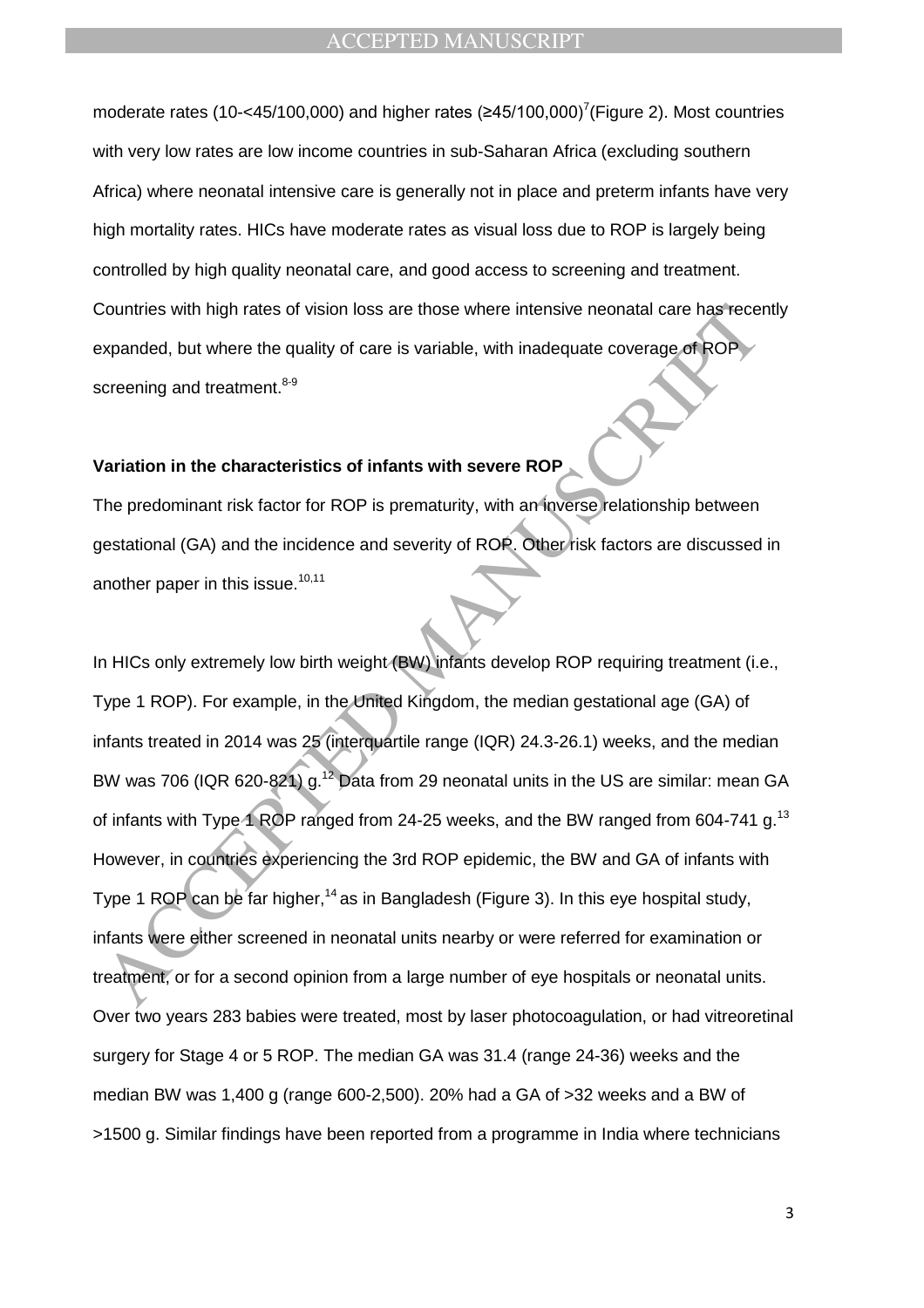visit a large number neonatal units on a weekly basis to screen for ROP using retinal imaging (Figure 4).<sup>15</sup>

These findings have important implications. Firstly, the quality of neonatal care needs to improve to reduce the incidence of ROP. Second, ROP programmes in LMICs need to have screening criteria which are wide enough to detect the majority of infants developing Type 1 ROP. There are no universally applicable criteria.<sup>16</sup>

#### **ROP in South Africa**

Creening criteria which are wide enough to detect the majority of infants developing-Type<br>COP. There are no universally applicable criteria.<sup>16</sup><br>ACOP in South Africa<br>
RCP screening started in South Africa in the early 1980 ROP screening started in South Africa in the early 1980's, largely in private neonatal units and tertiary academic institutions (Medical Schools) in large cities. Infants were managed using HIC guidelines with comparable outcome.<sup>17,18,19,20</sup> Many babies born in lower level hospitals in rural areas did not survive, but those who did were transferred for tertiary, high quality care with a low incidence of ROP. The National Guideline on the Prevention of Blindness (2002) $^{21}$  included ROP screening guidelines, based on those from the UK and USA.

In 1997 the White paper on the *Transformation of the Public Health System* was published to improve access to health care for all citizens, which promoted decentralisation of services to district level. By 2006 paediatric services were largely decentralised. An unforeseen casualty of this policy was an increase in ROP in larger babies, as more mature premature babies were referred down to district hospitals which lacked neonatologists or ophthalmologists, and primary health care workers did not know about ROP. There were no oxygen blenders and all infants were given 100% oxygen. At the same time the survival of preterm infants born at secondary level hospitals increased. Both of these factors led to a marked increase in the number of babies needing treatment in KwaZulu-Natal province between 2006 and 2011 (Figure 5), prompting ophthalmologists and neonatologists to collaborate on modifying the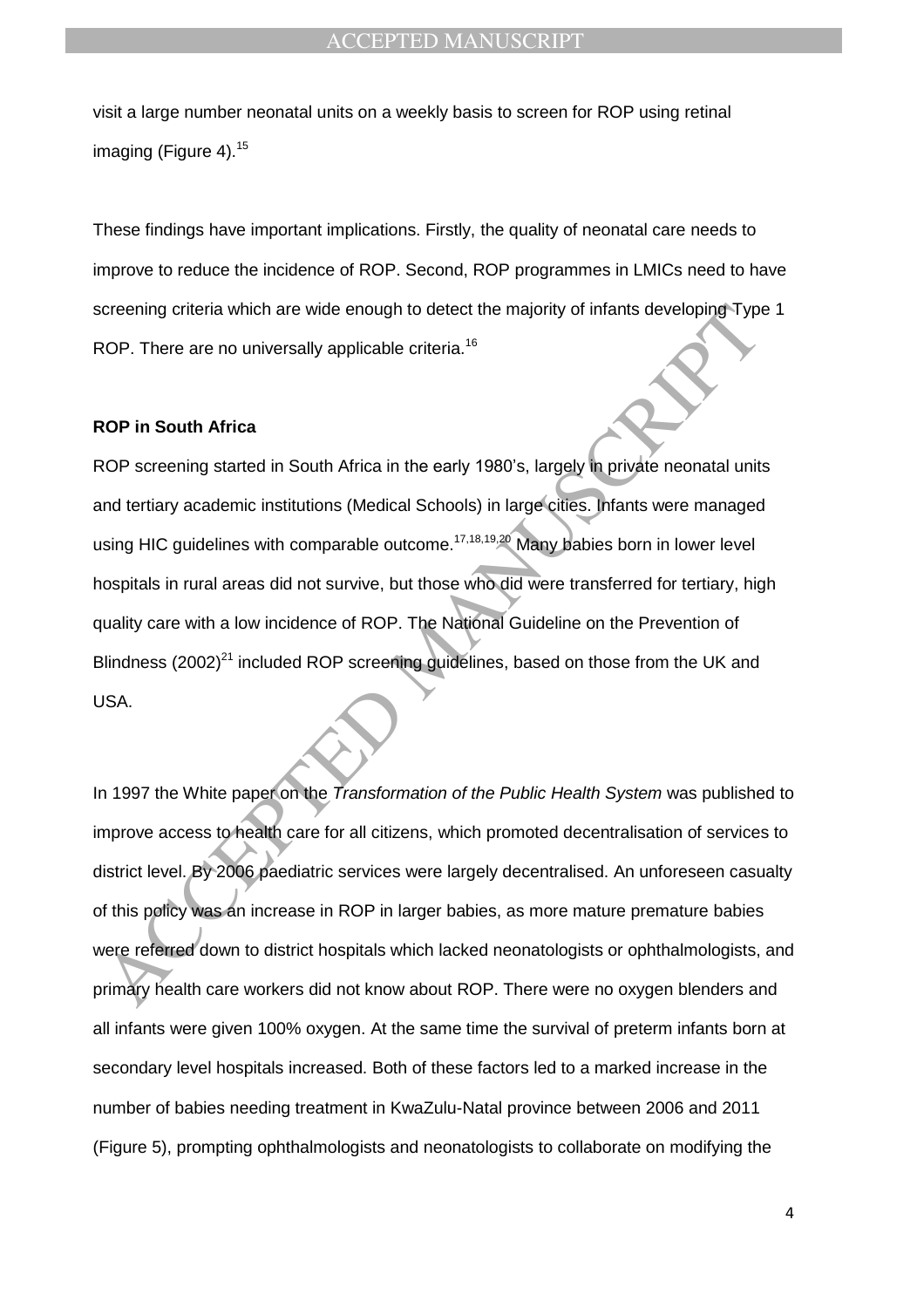screening guidelines. Legal issues following the increase of blindness due to ROP prompted the professional societies of neonatology, ophthalmology and vitreoretinal surgeons to draw up national prevention, screening and management guidelines for ROP,<sup>5</sup> taking account of the local setting. The guidelines, which were drawn up by a ROP Working Group comprising ophthalmologists and neonatologists, were based on those of the Royal College of Ophthalmologists (UK) and the American Academy of Pediatrics. All provinces now have services for ROP.

In South Africa the guidelines stipulate that following babies are screened: GA <32 weeks or BW <1500g, and those with a BW 1,500-2,000 g with risk factors, including unblended oxygen supplementation. The first screening is at 4-6 weeks chronological age or 31-33 weeks post-menstrual age (whichever is later) but no later than 37 weeks post-menstrual age.

Since these guidelines have been followed, there has been a significant decline in the number of treatable ROP cases at our centre (Figure 5).

#### **ROP in Kenya**

Sphthalmologists (UK) and the American Academy of Pediatrics. All provinces now have<br>ervices for ROP.<br>
The South Africa the guidelines stipulate that following babies are screened. GA -32 weeks<br>
W <1500g, and those with a Screening for ROP began in Kenya 2010 in private institutions, as a response to improved neonatal care and higher survival of premature infants. A few of these infants presented with stage 4 or 5 ROP, prompting the litigation-conscious private hospitals to initiate screening. The first government hospital to implement screening (in 2014) was the Jaramogi Oginga Odinga Teaching and Referral Hospital in Kisumu, Western Kenya. The Kenyatta National Hospital, the main teaching and referral hospital with a large neonatal unit (120-180 cots), started screening in 2015. In a study in two neonatal units in Nairobi, where the screening criteria were <32 weeks or ≤1500 g or more mature infants at the discretion of the neonatologist, 16.7% of infants developed any ROP.<sup>22</sup> In a further study in Nairobi in which more mature infants were eligible for screening (≤35 weeks or ≤1,750 g), 41.7% developed any ROP and 20.9% developed Type 1 ROP and were treated. $^{23}$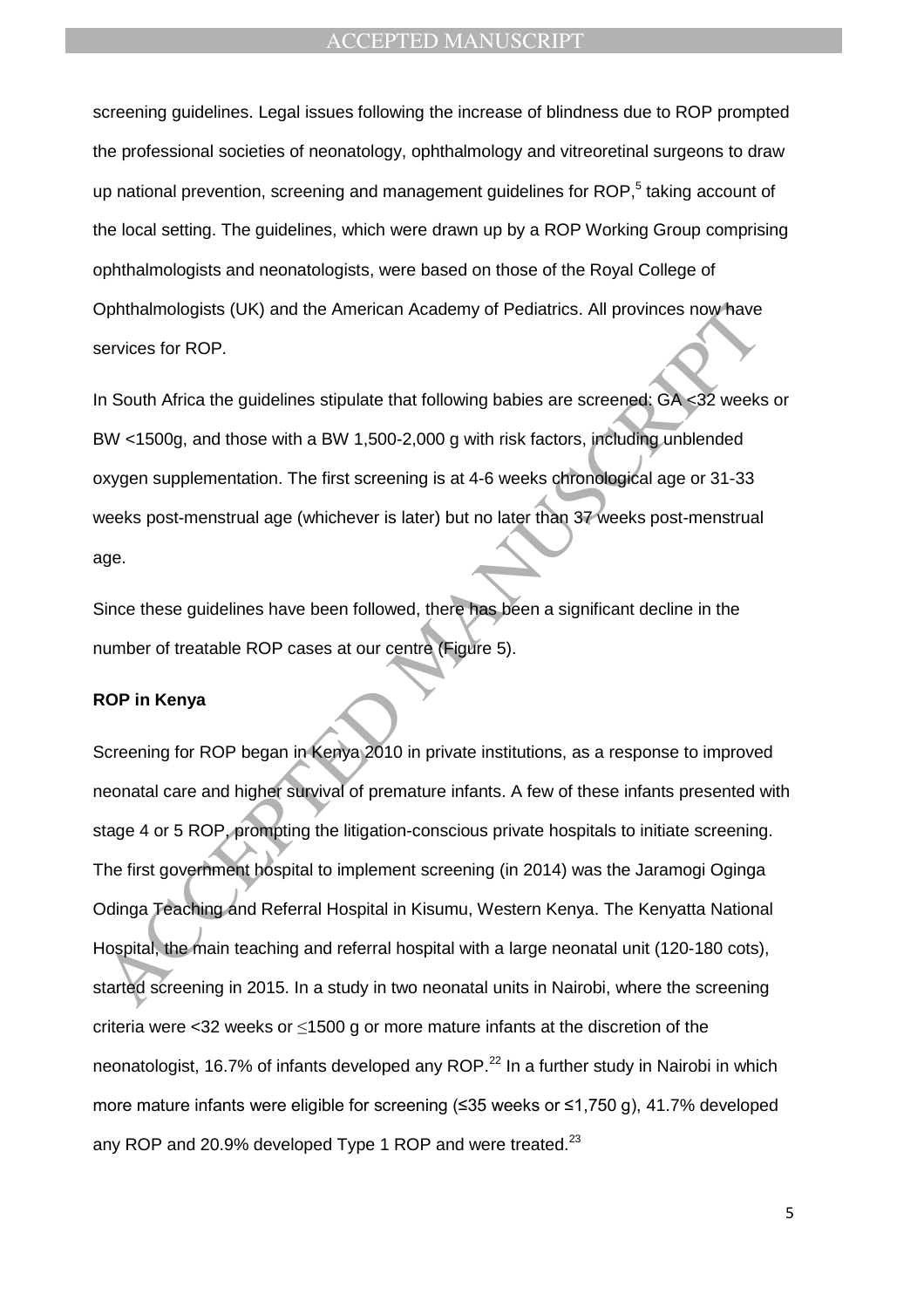The screening criteria in Kenya are a BW of <1,501 g or a GA of ≤32 weeks. Neonates with a BW 1501-2000 g or GA >32-35 weeks are also screened if they have been exposed to high or prolonged oxygen supplementation, extended assisted ventilation, sepsis and poor postnatal weight gain, on the recommendation of the neonatologist or pediatrician.

Dphthalmological Society of Kenya Congress in Nairobi. The guidelines were drawn up b<br>phthalmological Society of Kenya Congress in Nairobi. The guidelines were drawn up b<br>nulti-disciplinary technical working group which co National ROP guidelines were launched on  $30<sup>th</sup>$  November 2018 at the first annual Ophthalmological Society of Kenya Congress in Nairobi. The guidelines were drawn up by a multi-disciplinary technical working group which consisted of technical experts (neonatologists, pediatricians and paediatric ophthalmologists and vitreoretinal surgeons), methodologists and those who would implement the guidelines. Implementers included representatives of the College of Ophthalmology of Eastern, Central and Southern Africa (COECSA), neonatal nurses and program managers. The process involved adapting existing guidelines, considering the availability and access to different interventions. Following extensive consultation a consensus was reached regarding each of the recommendations. Over 200 copies of the guideline have been distributed to ophthalmologists and presented at regional and local conferences.

Four government hospitals have been selected to pilot implementation of the guidelines, with the support of the Ministry of Health. Further dissemination has been planned through resident workshops and local/regional conferences for ophthalmologists, paediatricians and nurses.

ROP activities in Kenya are being coordinated by the Retinopathy of Prematurity Working Group, which was convened with the support of the Ophthalmic Services Unit of the Ministry of Health. COECSA is the lead implementing partner who helps to bring together other local partners.

#### **ROP in Nigeria**

The first study of ROP screening in Nigeria was undertaken in Ibadan in 1995.<sup>24</sup> Screening was subsequently discontinued because of the low incidence of ROP and high mortality of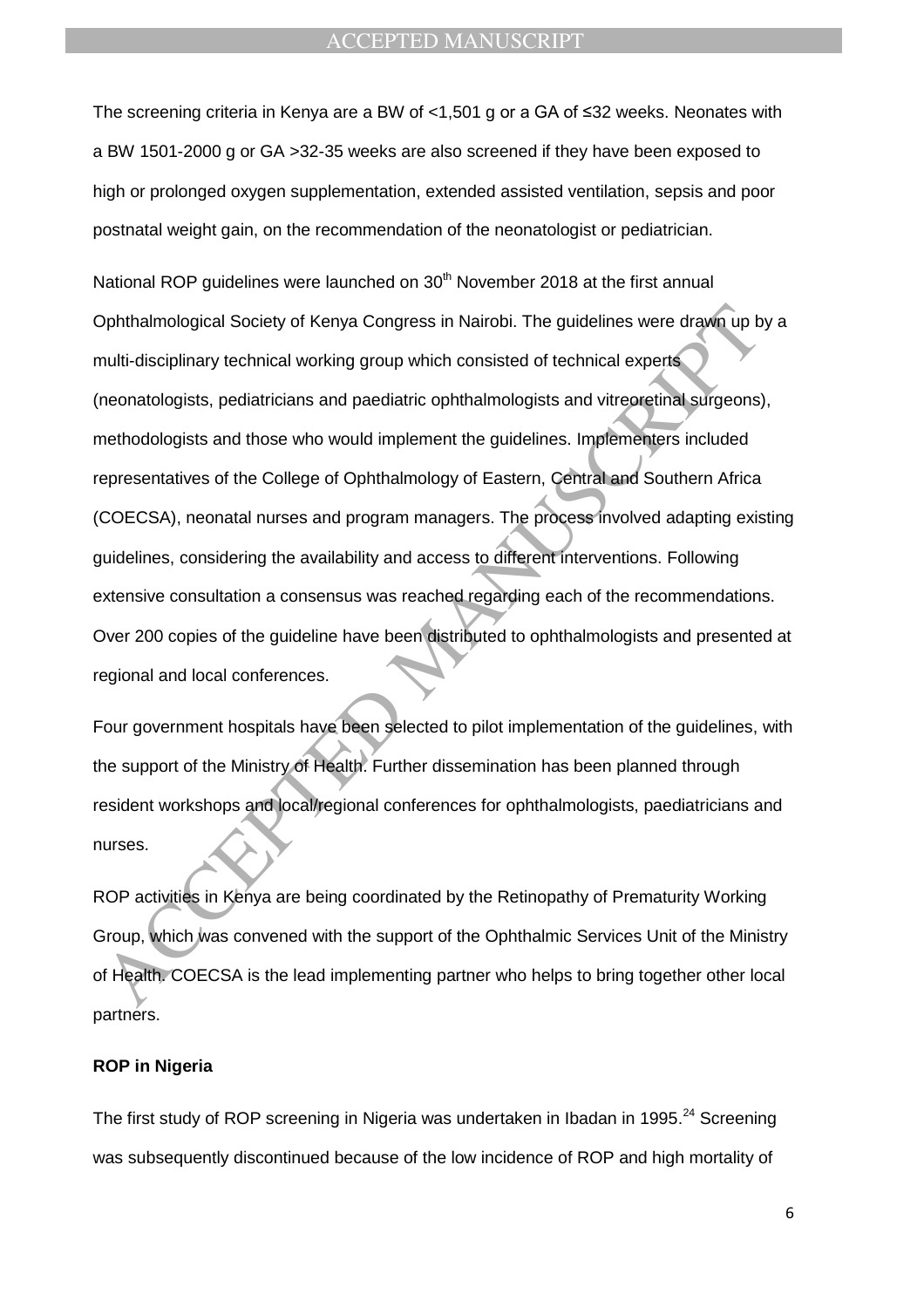affected infants. Screening started in Ilorin in 2007, but was discontinued due to logistical problems. Screening was undertaken between 2012 and 2014 in other cities, including Ibadan, Lagos, Port Harcourt and Benin, <sup>24-27</sup> but the services were irregular.

During a meeting on ROP for the Africa region in 2016 (organized by the International Pediatric Ophthalmology and Strabismus Council (IPOSC)), the likelihood of an epidemic of ROP blindness in sub-Saharan Africa was raised. Shortly afterwards, three ROP blind infants from different parts of Nigeria presented to our ophthalmology department. This suggested that changes in neonatal care have resulted in more preterm infants surviving, some whom are developing advanced ROP.<sup>28</sup>

In 2017 screening became established in three hospitals in Nigeria, and a national advocacy exercise was launched to raise awareness amongst neonatologists. This included presentations by members of Nigerian Paediatric Ophthalmology and Strabismus Society at the annual scientific meeting of the Nigerian Society for Neonatal Medicine. These initiatives led to the creation of a joint ophthalmologist - neonatologists/paediatrician social media platform to ease communication, and two joint scientific sessions.

ROP blindness in sub-Saharan Africa was raised. Shortly afterwards, three ROP blind<br>
Afants from different parts of Nigeria presented to our ophthalmology department. This<br>
suggested that changes in neonatal care have resu In some parts of the country there are specialists in retina and paediatric ophthalmology, and 14 hospitals across Nigeria are now doing some ROP screening and treatment. Capacity to scale up and deliver ROP services have been strengthened in several ways. Firstly, through a partnership between Ilorin and a centre of excellence for ROP in Odissa State, India who have facilitated training workshops. Second, IPOSC members have developed two webinars on ROP for Africa, and third, ophthalmologists with more experience in ROP are making mentoring visits to assist centres who have recently started ROP programmes.

An important next step was to develop a national screening protocol to collect data to inform national screening criteria for Nigeria. The protocol was agreed through a process of consensus and it supersedes the criteria being used previously. It was agreed that between September 2018 and August 2019 all infants with a GA of <37 weeks or BW of <2000 g

7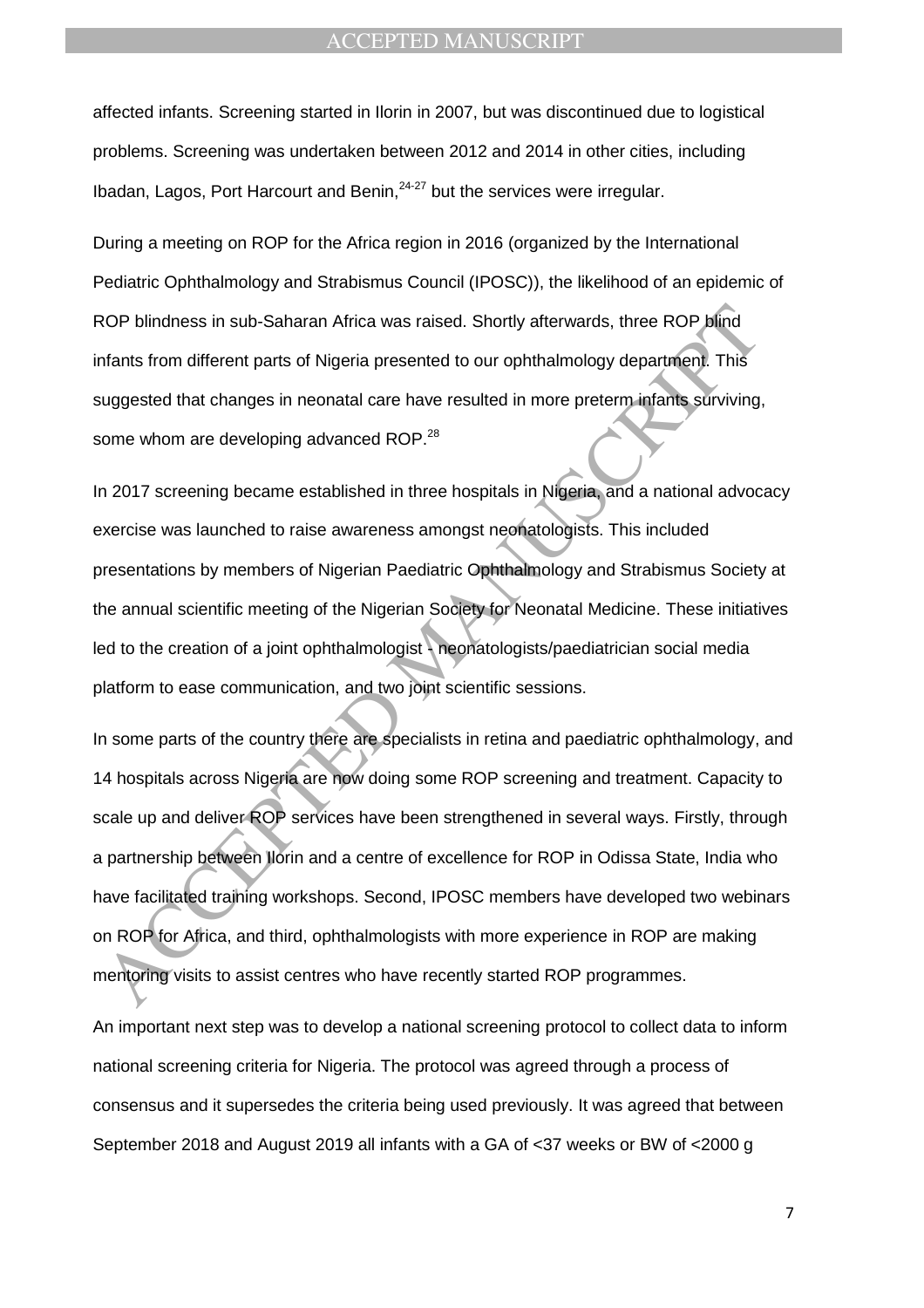would be screened, with the first examination 3-4 weeks after birth or before discharge, whichever is sooner. Screening is taking place in the neonatal unit, and the management decision at each examination follows international recommendations. Infants are being followed up at 3 months after screening and examined for refractive errors and strabismus. After August 2019 the data will be analysed and presented, and decisions made about the optimal screening criteria to inform guideline development.

#### **CONCLUSIONS**

ptimal screening criteria to inform guideline development.<br> **CONCLUSIONS**<br>
Several countries in sub-Saharan Africa have started services to prevent visual loss from<br>
MCP. The examples from South Africa, Kenya and Nigeria e Several countries in sub-Saharan Africa have started services to prevent visual loss from ROP. The examples from South Africa, Kenya and Nigeria emphasize the importance of committed local leaders, collaboration between ophthalmologists and neonatologists/ paediatricians, the need to develop locally relevant, evidence based guidelines, and that services can be scaled up with support from professional societies, and input from external experts. The active engagement of Ministries of Health and national coordinating bodies are also very important for policy change and in scaling up services.

**Disclosure**: None of the authors have any competing interests

## **References**

- 1. Gilbert C, Rahi J, Eckstein M, O'Sullivan J, Foster A. Retinopathy of prematurity in middle-income countries. *Lancet* 1997; 350(9070): 12-4.
- 2. Bangladesh Neonatal Forum, WHO and UNICEF. Standard Operating Procedures for newborn care services. http://www.dghs.gov.bd/licts\_file/images/SOP/2011\_Newborn\_Care\_SOP\_29-11-11.pdf
- 3. Neogi SB, Khanna R, Chauhan M, et al.. Inpatient care of small and sick newborns in healthcare. Facilities. *J Perinatol* 2016; 36: S18–S23
- 4. Liao XP, Chipenda-Dansokho S, Lewin A, Abdelouahab N, Wei SQ. Advanced Neonatal Medicine in China: A National Baseline Database. *PLoS One* 2017; 12(1): e0169970.
- 5. Visser L, Singh R, Young M, Lewis H, McKerrow N. Guideline for the prevention, screening and treatment of retinopathy of prematurity (ROP). *S Afr Med J* 2012; 103(2): 116-25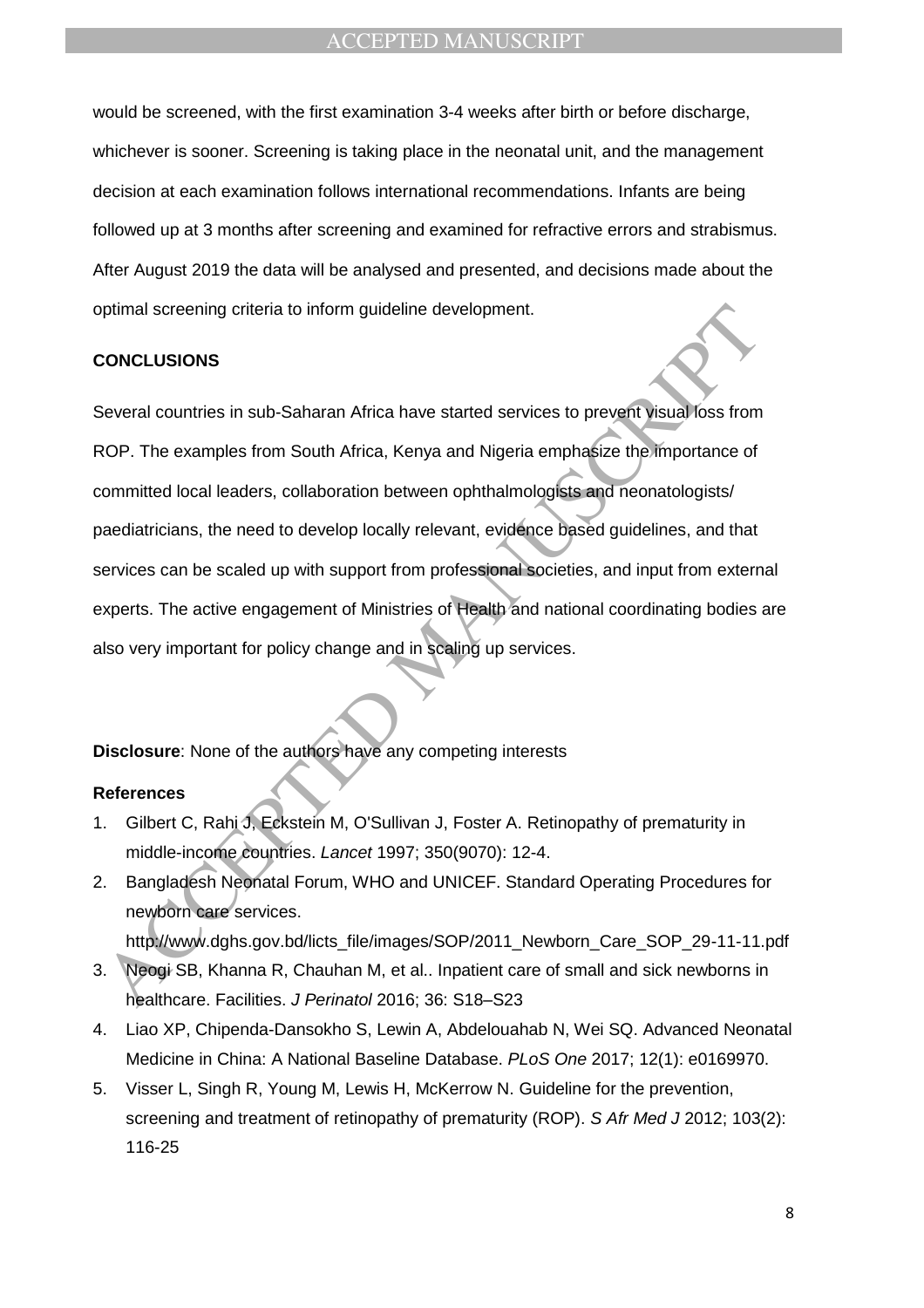- 6. Blencowe H, Lawn JE, Vazquez T, Fielder A, Gilbert C. Preterm-associated visual impairment and estimates of retinopathy of prematurity at regional and global levels for 2010. *Pediatr Res* 2013; 74 Suppl 1: 35-49
- 7. Blencowe H, Moxon S, Gilbert C. Update on blindness due to retinopathy of prematurity globally and in India. *Indian Pediatr* 2016; 53 Suppl 2: S89-S92.
- 8. Zepeda-Romero LC, Meza-Anguiano A, Barrera-de León JC, et al. Case series of infants presenting with end stage retinopathy of prematurity to two tertiary eye care facilities in Mexico: underlying reasons for late presentation. *Matern Child Health J* 2015; 19(6): 1417-25
- 9. Kulkarni S, Gilbert C, Zuurmond M, Agashe S, Deshpande M. Blinding retinopathy of prematurity in western India: characteristics of children, reasons for late presentation and impact on families. *Indian Pediatr* 2018; 55(8): 665-670
- 10. Hellström A, Smith LE, Dammann O. Retinopathy of prematurity. *Lancet* 2013; 382(9902): 1445-57.
- 11. Kim SJ, Port AD, Swan R, Campbell JP, Chan RVP, Chiang MF. Retinopathy of prematurity: a review of risk factors and their clinical significance. *Surv Ophthalmol* 2018; 63(5): 618-637
- 12. Adams GG, Bunce C, Xing W, et al. Treatment trends for retinopathy of prematurity in the UK: active surveillance study of infants at risk. *BMJ Open* 2017; 7(3): e013366
- 13. Quinn GE, Ying GS, Bell EF, et al. Incidence and Early Course of Retinopathy of Prematurity: Secondary Analysis of the Postnatal Growth and Retinopathy of Prematurity (G-ROP) Study. *JAMA Ophthalmol* 2018; 136(12): 1383-9
- 14. Gilbert C, Fielder A, Gordillo L, et al. Characteristics of infants with severe retinopathy of prematurity in countries with low, moderate, and high levels of development: implications for screening programs*. Pediatrics* 2005; 115(5): e518-25.
- facilities in Mexico: underlying reasons for late presentation. *Matern Child Health* J<br>
2015; 19(6): 1417-25<br>
Xulkami S., Glibert C, Zuurmond M, Agashe S, Deshpande M. Blinding retinopathy of<br>
xulkami S., Glibert C, Zuur 15. Vinekar A, Gilbert C, Dogra M, et al. The KIDROP model of combining strategies for providing retinopathy of prematurity screening in underserved areas in India using widefield imaging, tele-medicine, non-physician graders and smart phone reporting. *Indian J Ophthalmol* 2014; 62(1): 41-9.
- 16. Gilbert CE. Screening for retinopathy of prematurity: does one size fit all? *Arch Dis Child Fetal Neonatal Ed* 2016; 101(4): F280-1.
- 17. Straker CA, Van Der Elst CW. The incidence of retinopathy of prematurity at Groote Schuur Hospital, Cape Town. *S Afr Med J* 1991; 80: 287-8
- 18. Kirsten GF, Van Zyl JI, Le Grange M, Ancker E, Van Zyl F. The outcome at 12 months of very-low-birth-weight infants ventilated at Tygerberg Hospital. *S Afr Med J* 1995; 85(7); 649-54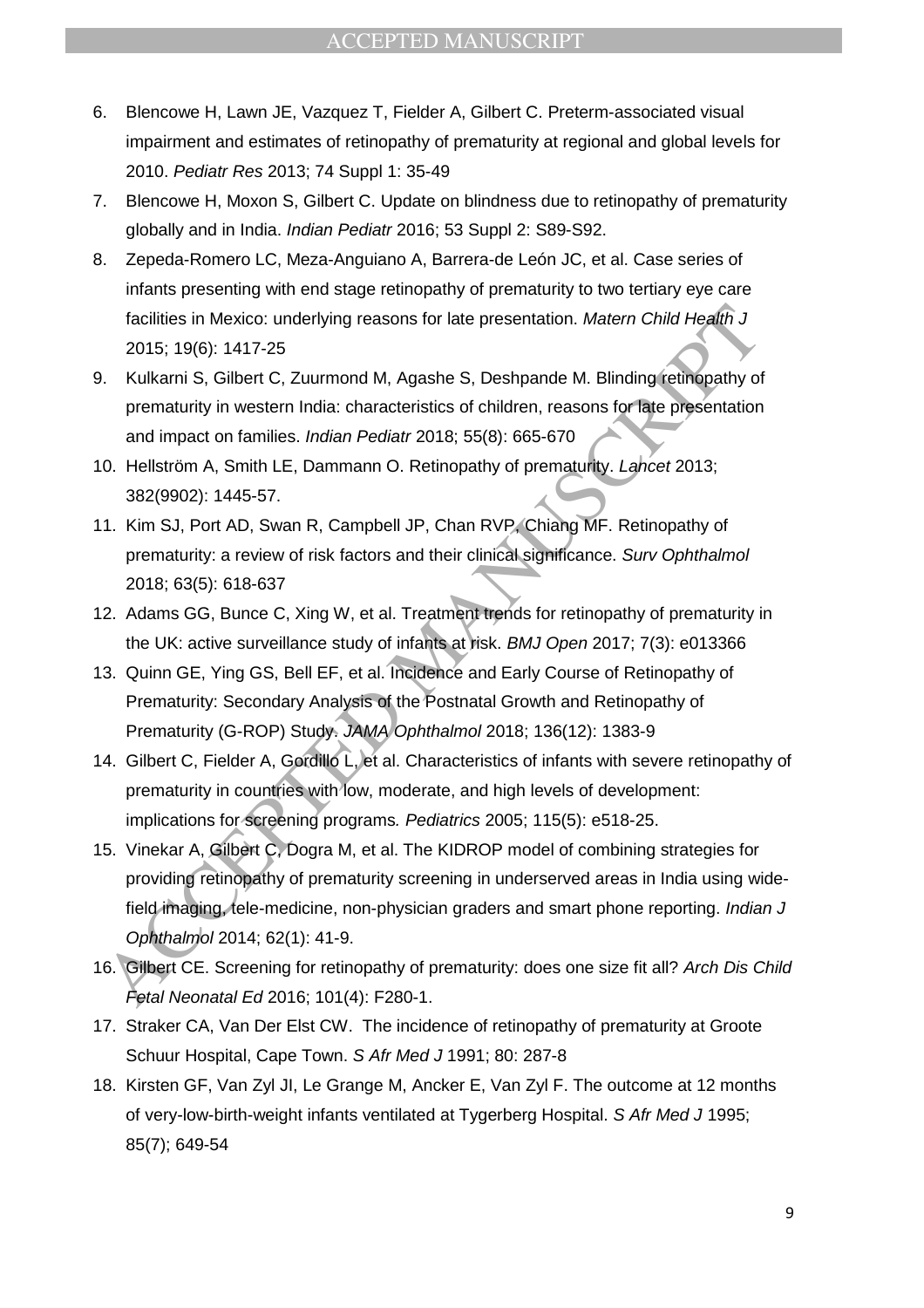- 19. Delport SD, Swanepoel GC, Odendaal PJL, Roux P. Incidence of retinopathy of prematurity in very-low-birth-weight infants born at Kalafong Hospital, Pretoria. *S Afr Med J* 2002; 92(12): 986-9
- 20. Mayet I, Cockinos C. Retinopathy of prematurity in South African at a tertiary hospital: a prospective study. *Eye* 2006; 20: 29-31
- 21. National Guideline: Prevention of Blindness in South Africa. Department of Health, Directorate Chronic Diseases, Disabilities and Geriatrics. December 2002
- 22. Wanjala I, Ilako D, Kariuki L, Retinopathy of prematurity as seen in two major hospitals in Nairobi, Kenya. *East Afr J Ophthalmol* 2007; 13: 5-14.
- 23. Oscar Onyango, Sarah Sitati, Lucia Amolo, et al. Retinopathy of prematurity in Kenya: prevalence and risk factors in a hospital with advanced neonatal care. *Pan Afr Medl J* 2018; 29:152.
- 24. Baiyeroju-Agbeja AM OF. Screening for retinopathy of prematurity. *Nigerian J Ophthalmol* 1998; 6: 23-5
- 25. Ademola-Popoola D, Adesiyun O, Obasa TO. Screening programme for retinopathy of prematurity in Ilorin, Nigeria: a pilot study. *West Afr J Med* 2013; 32(4): 281-5.
- 22. Wanjala I, Ilako D, Kariuki L, Retinopathy of prematurity as seen in two major hospitalin Nairobi, Kenya. East Afr J Ophthalmol 2007; 13: 5-14.<br>
33. Oscar Oryango, Sarah Sitati, Lucia Amolo, et al. Retinopathy of prema 26. Oluleye TS, Rotimi-Samuel A, Adenekan A. Mobile phones for retinopathy of prematurity screening in Lagos, Nigeria, sub-Saharan Africa. *Eur J Ophthalmol* 2015; 26(1): 92-4.
- 27. Fajolu IB, Rotimi-Samuel A, Aribaba OT, et al. Retinopathy of prematurity and associated factors in Lagos, Nigeria. *Paediatr Int Child Health* 2015; 35(4): 324-8
- 28. Ademola-Popoola DS, Oluleye TS. Retinopathy of Prematurity (ROP) in a Developing Economy with Improving Health Care. *Curr Ophthalmol Rep* 2017; 5: 114.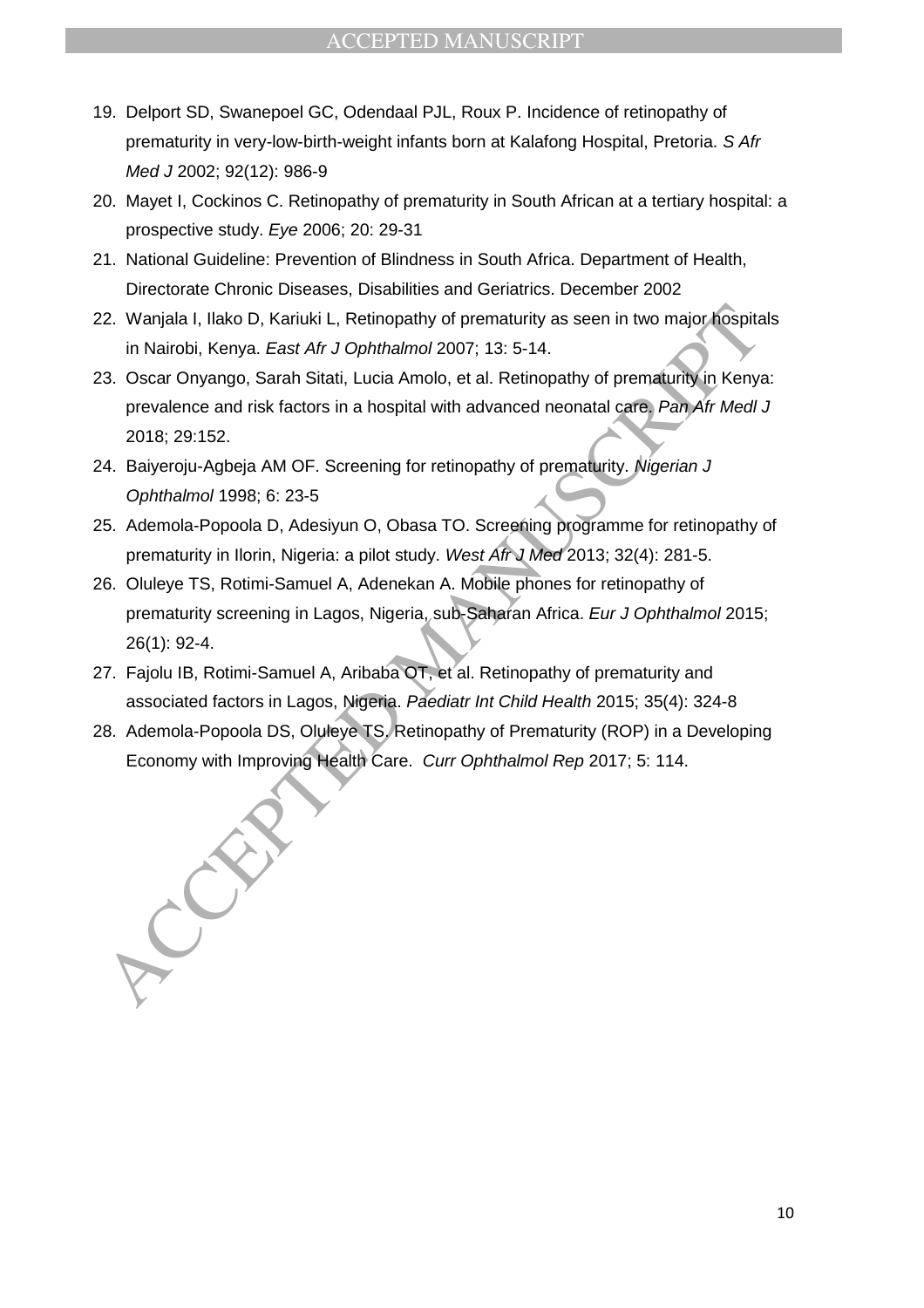

Figure 1. Epidemics of blindness due to retinopathy of prematurity.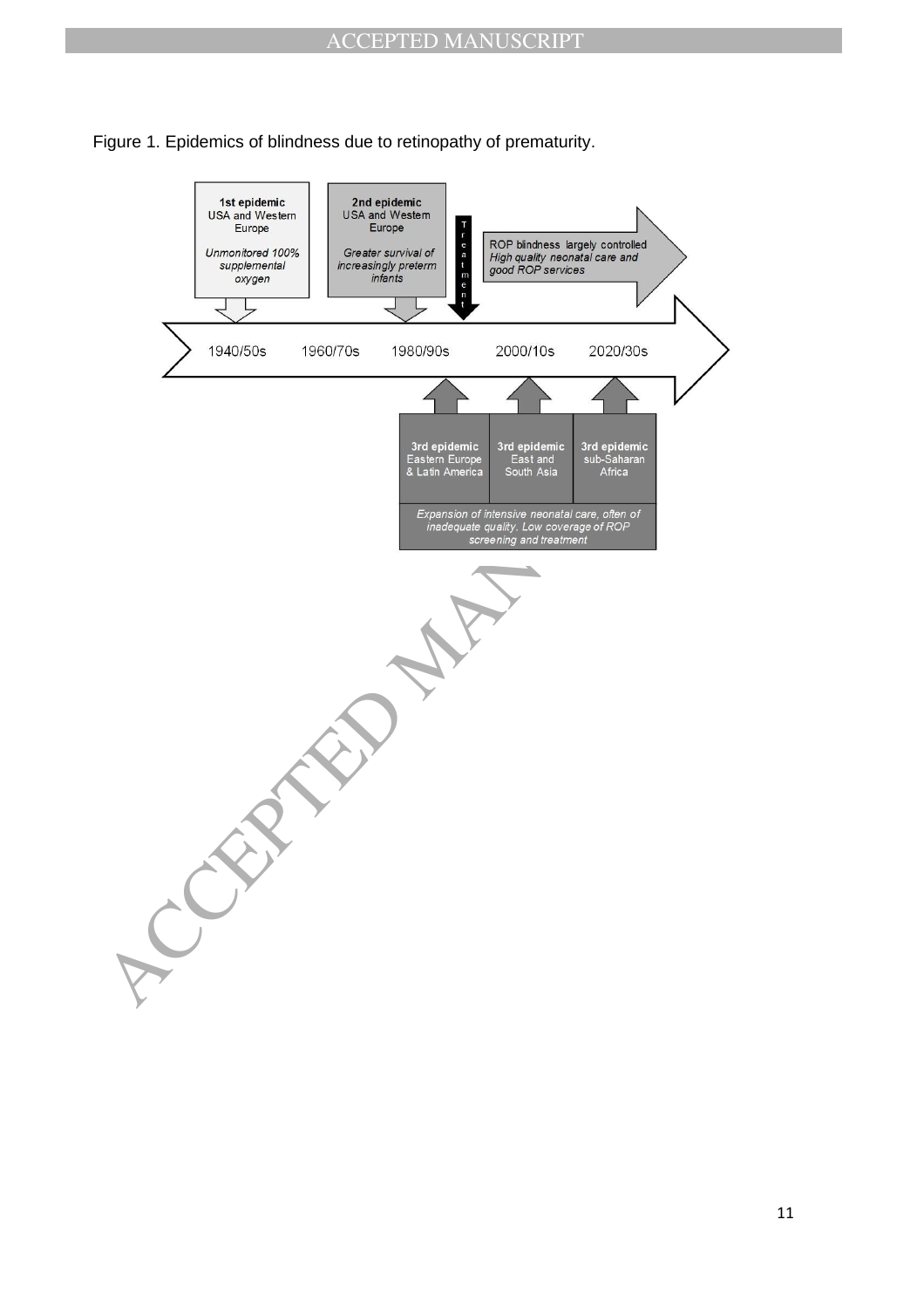Figure 2. Estimated incidence of vision impairment and blindness from ROP per 100,000 live births in 2010. $^6$ 

(From Blencowe H, et al. Preterm-associated visual impairment and estimates of retinopathy of prematurity at regional and global levels for 2010. Pediatr Res 2013;74 Suppl 1:35-49; with permission.)



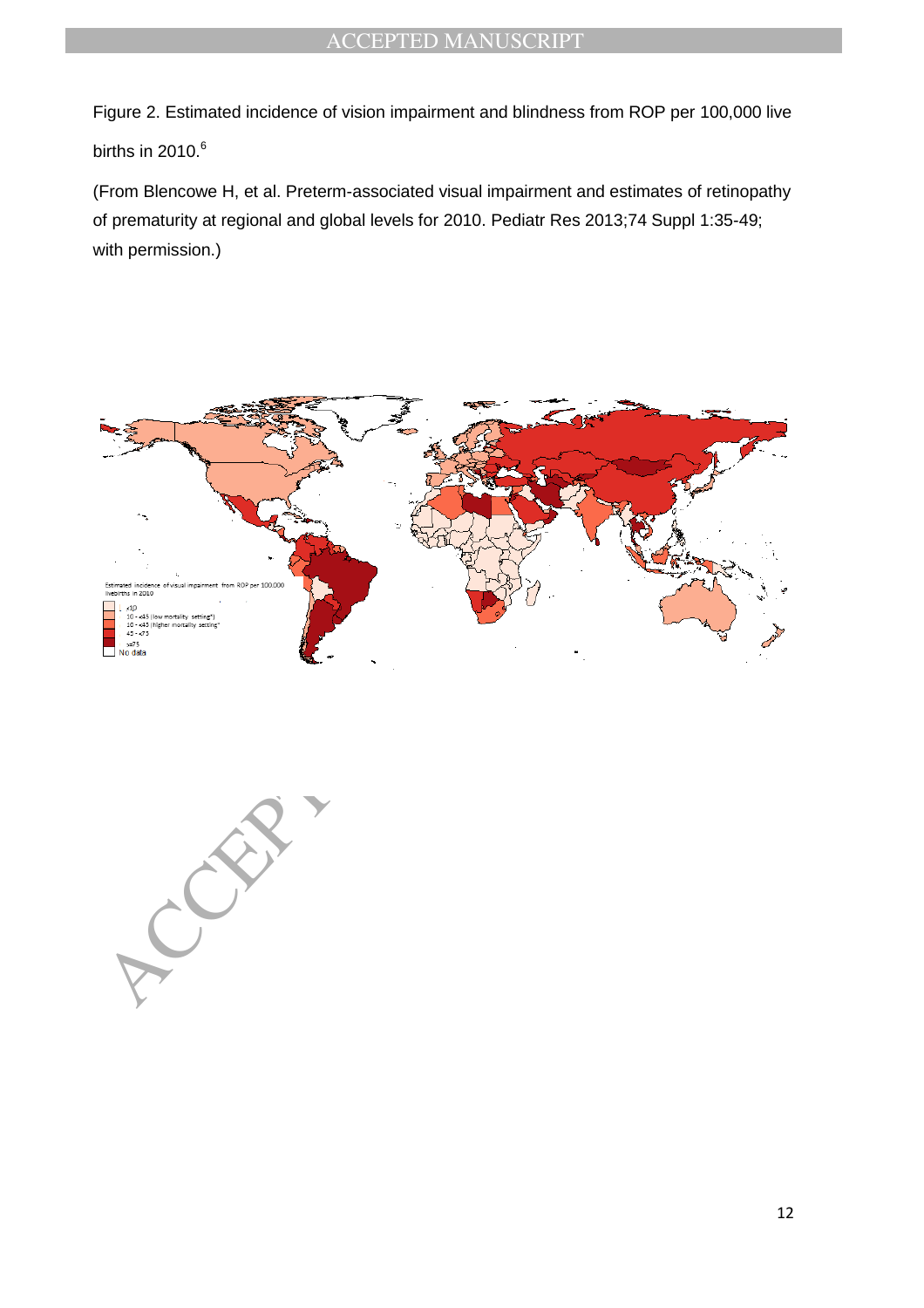Figure 3. Gestational age and birthweight of babies treated for ROP in an eye hospital in Bangladesh in 2016 and 2017.



 $\frac{1}{2}$ <br>  $\frac{1}{2}$ <br>  $\frac{1}{2}$ <br>  $\frac{1}{2}$ <br>  $\frac{1}{2}$ <br>  $\frac{1}{2}$ <br>  $\frac{1}{2}$ <br>  $\frac{1}{2}$ <br>  $\frac{1}{2}$ <br>  $\frac{1}{2}$ <br>  $\frac{1}{2}$ <br>  $\frac{1}{2}$ <br>  $\frac{1}{2}$ <br>  $\frac{1}{2}$ <br>  $\frac{1}{2}$ <br>  $\frac{1}{2}$ <br>  $\frac{1}{2}$ <br>  $\frac{1}{2}$ <br>  $\frac{1}{2}$ <br>  $\frac{1}{2}$ <br>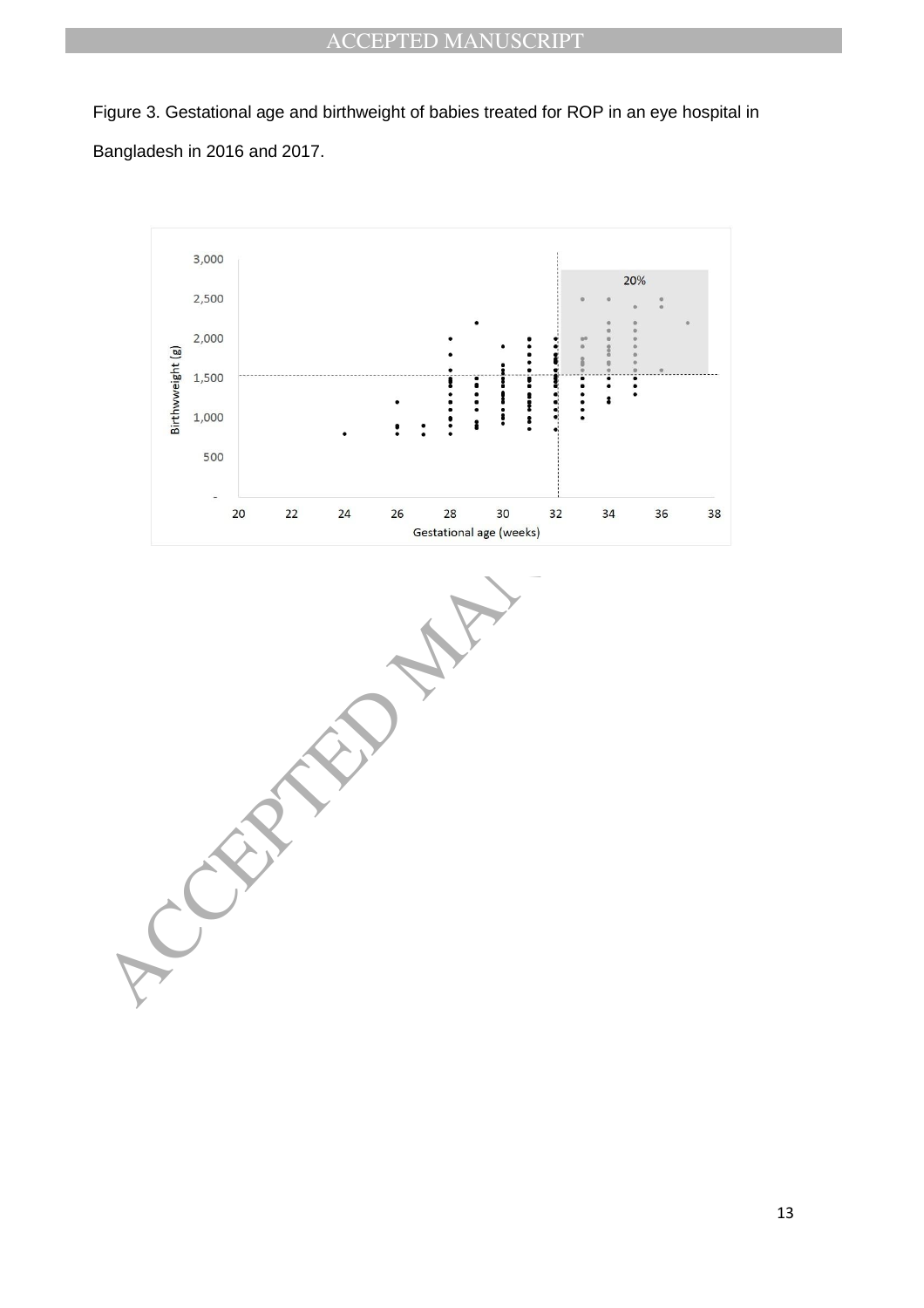Figure 4. Birthweight and gestational age of infants screened and treated for ROP in a telemedicine programme (KIDROP) in India.<sup>15</sup>

(Reprinted from Vinekar A, Gilbert C, Dogra M, et al. *Indian J Ophthalmol* 2014; 62(1): 41-9; with permission. The original figure being in colour)